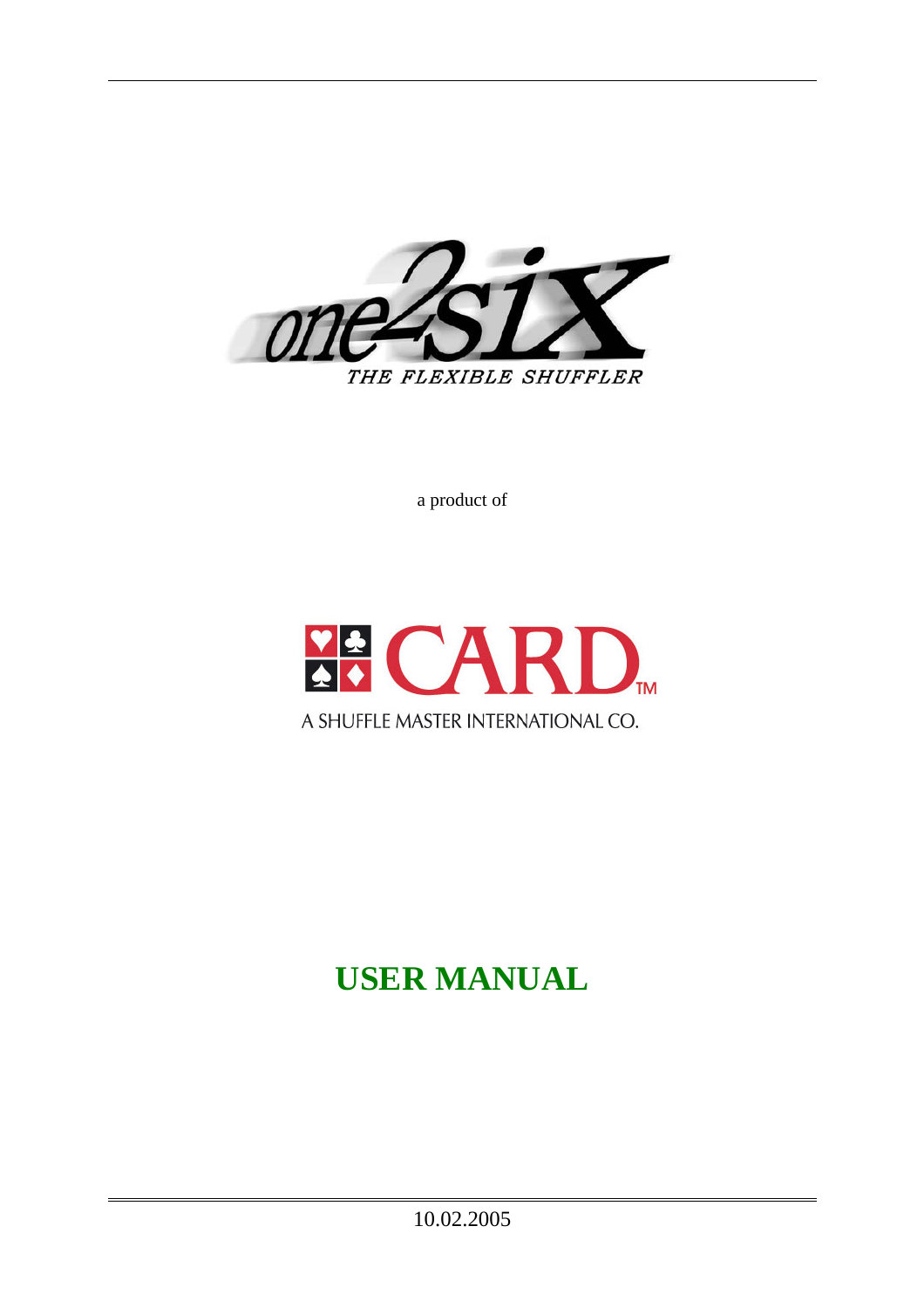

# **CONTENTS**

| 9. LOADING WRONG NUMBER OF CARDS (MULTI DECK GAMES) 8 |  |
|-------------------------------------------------------|--|
|                                                       |  |
|                                                       |  |
|                                                       |  |
|                                                       |  |
|                                                       |  |
|                                                       |  |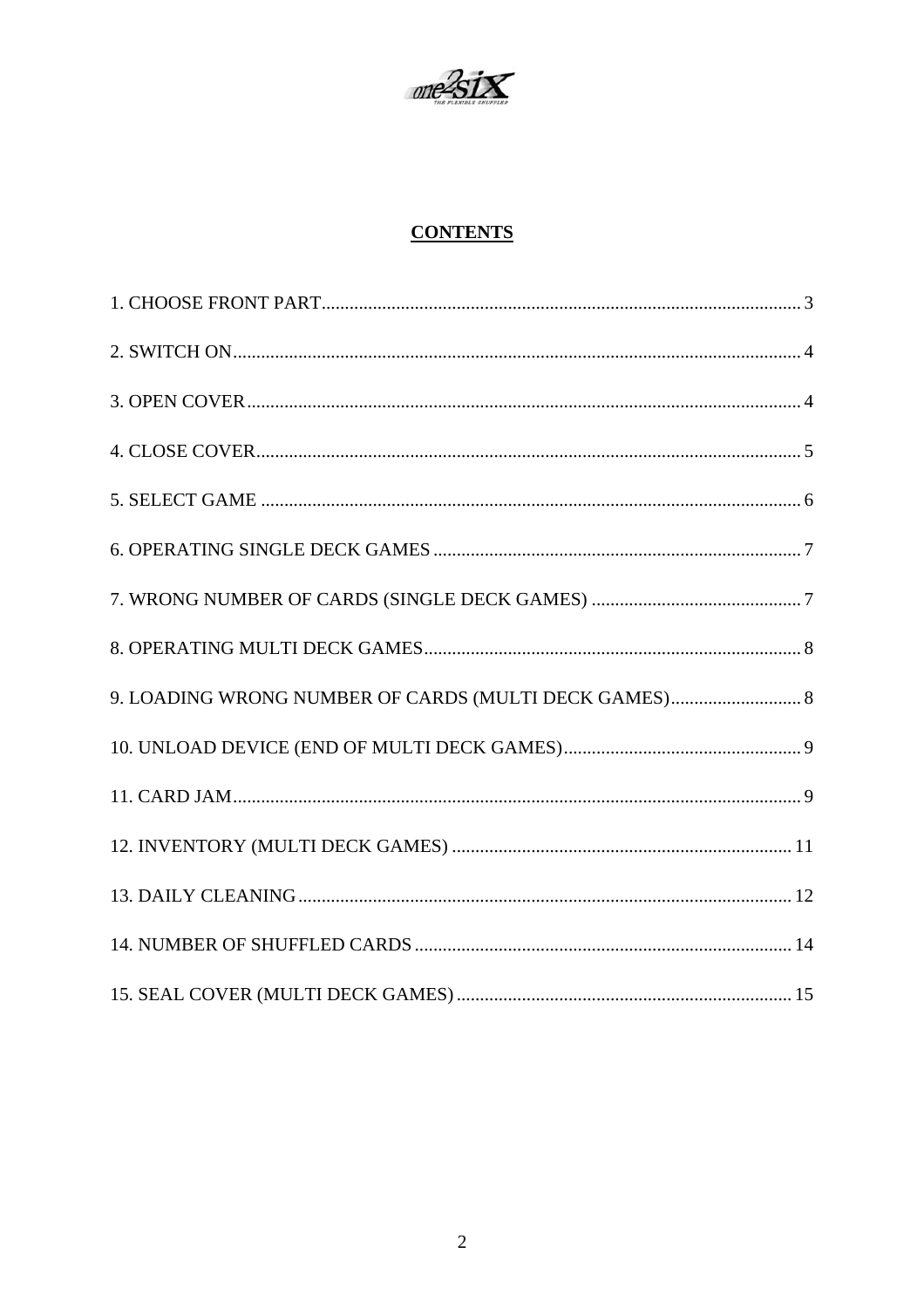

<span id="page-2-0"></span>one2six is a unique shuffling device, which combines the needs of stud poker tables (single deck operation) as well as single deck black jack with the opportunity to handle multi deck games like black jack from 4 to 6 decks.

## 1. CHOOSE FRONT PART

To change front part, power must be disconnected.



Front Part for single deck operation Front Part for multi deck operation





To change between Single Deck-/ Multi Deck Front Part, unscrew the respective Front Part as shown above.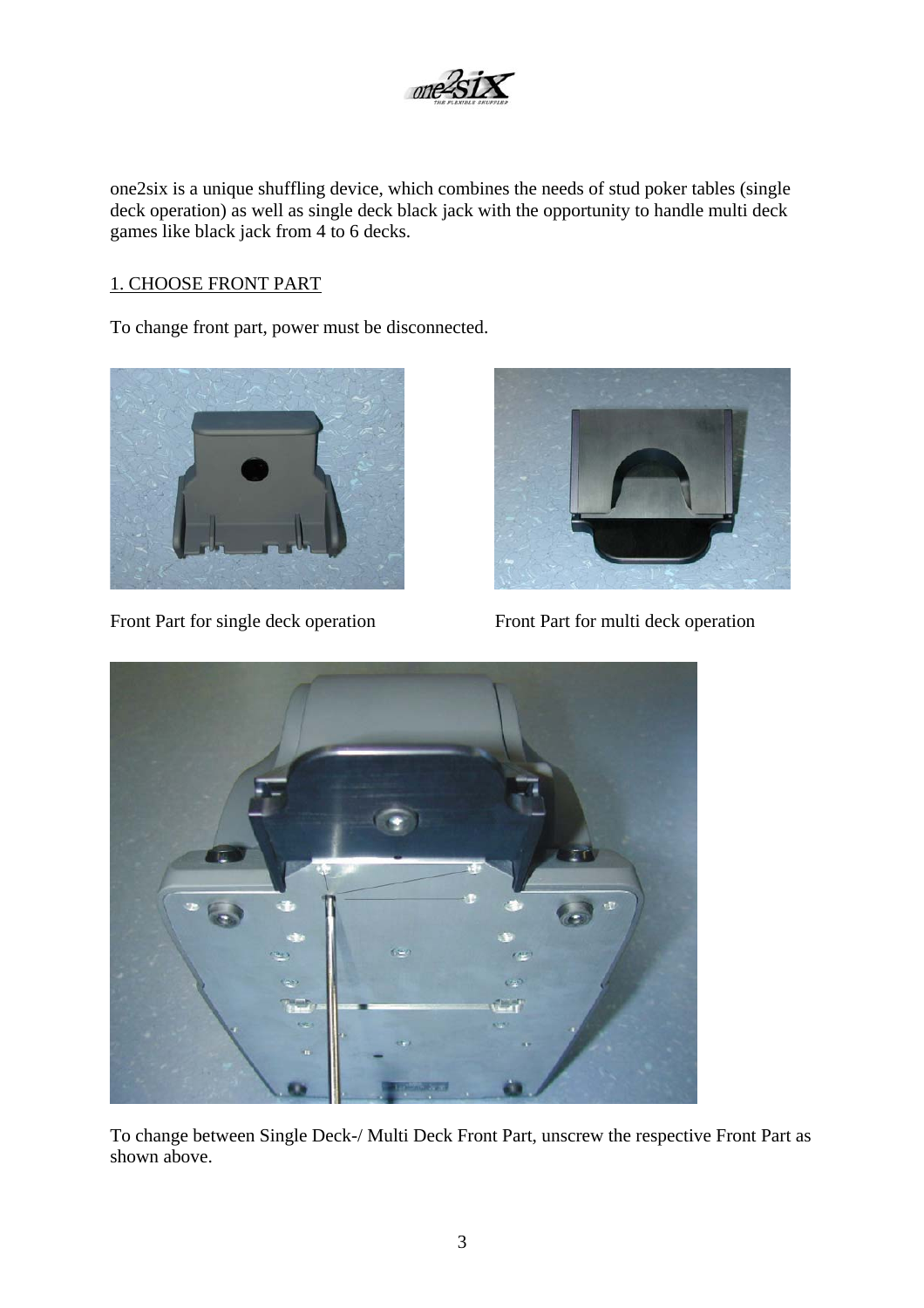

<span id="page-3-0"></span>

Unplug sensor (see above). Change Front Part, plug in sensor and tighten all 4 screws.

## 2. SWITCH ON

Connect the supplied power cord. The power switch is situated under the removable cover.

## 3. OPEN COVER





First lift cover on the front side. DO NOT EXTENSIVELY MOVE UPWARDS.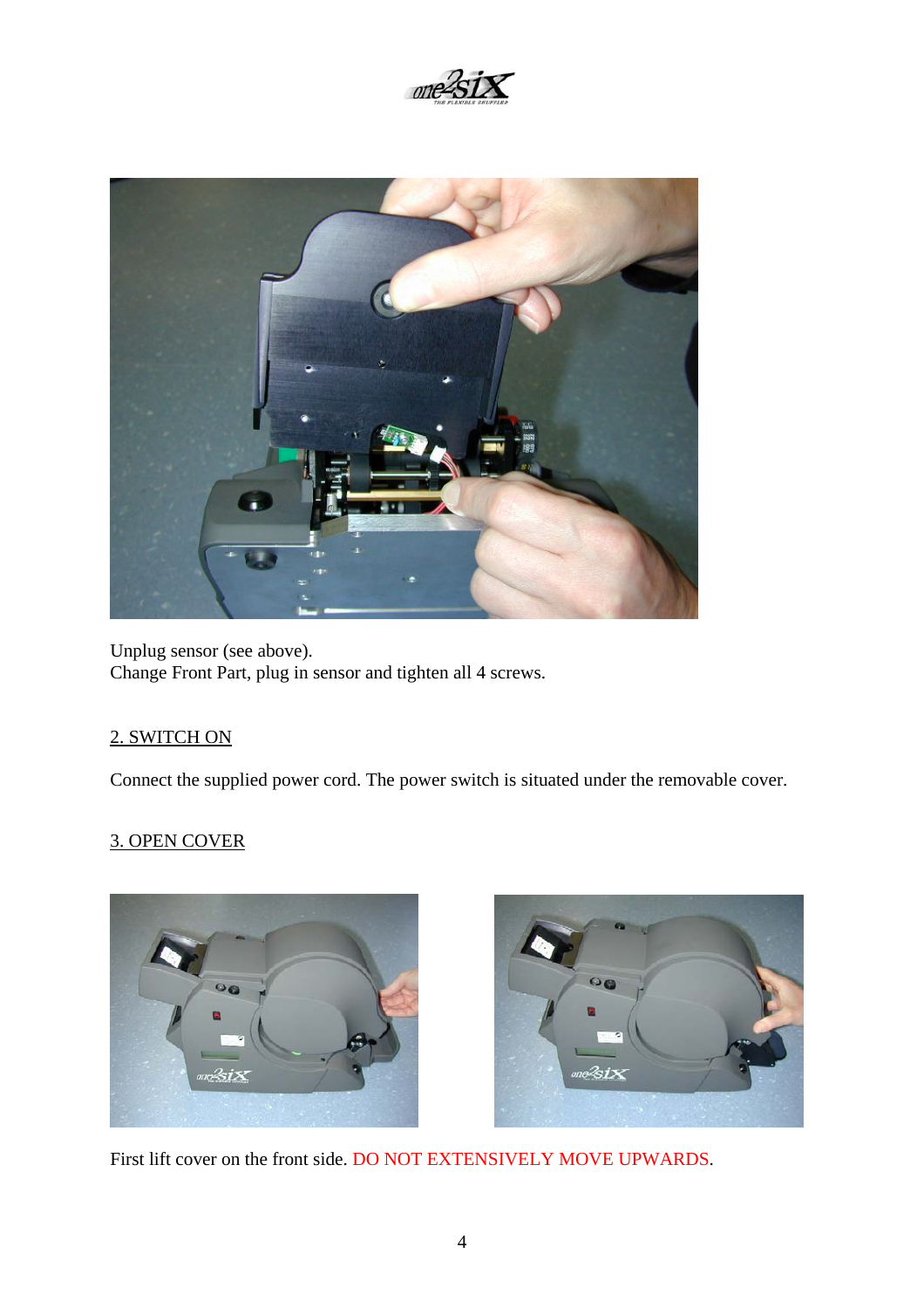

<span id="page-4-0"></span>



Unlock cover by pulling it forward.

# 4. CLOSE COVER



First move cover backwards to fit with locking bolts (shown above).

Then press down at the front.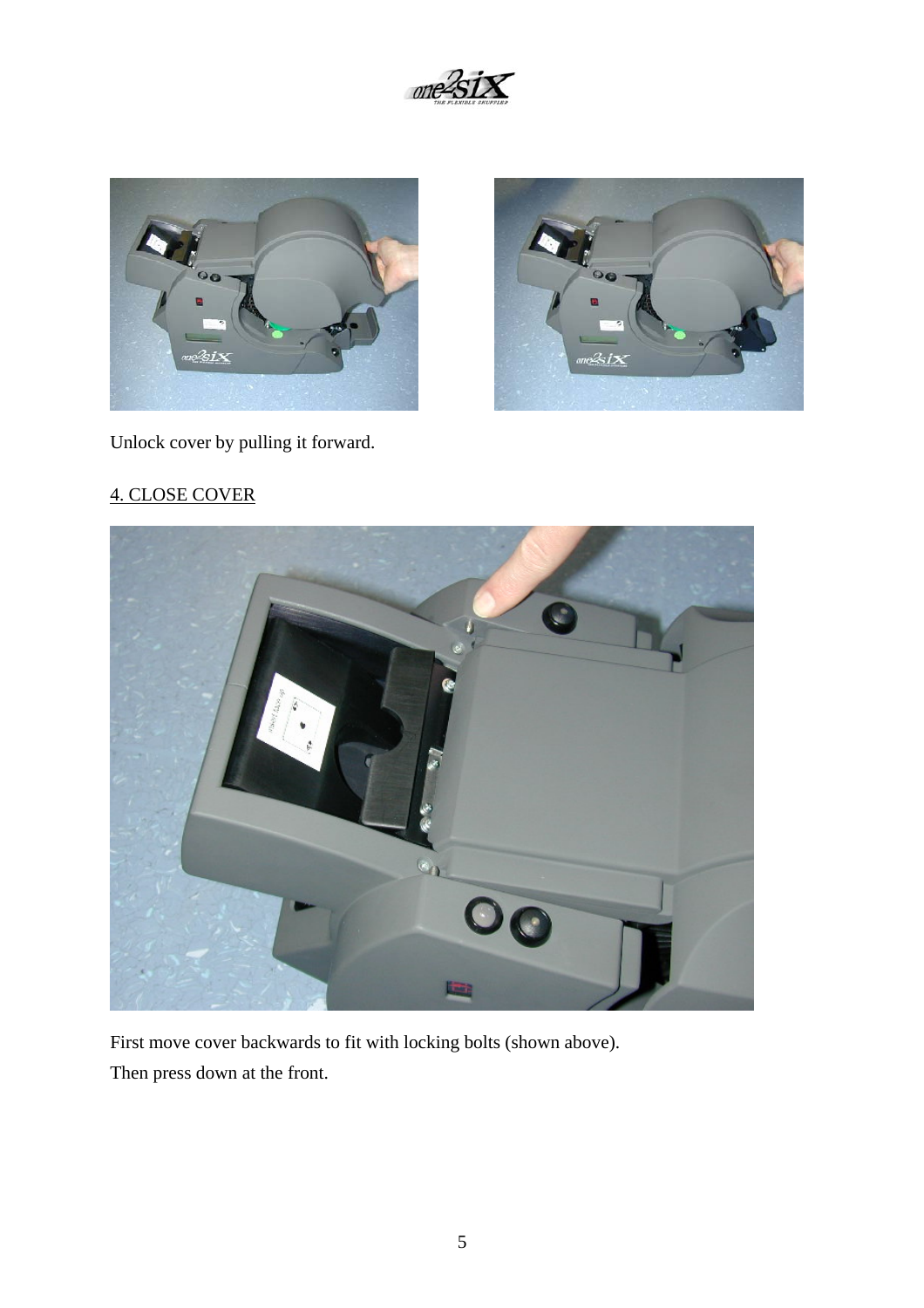

## <span id="page-5-0"></span>5. SELECT GAME

Before initial card fill, the intended game must be selected.

NOTE: Once cards are filled in, the game selection menu can for game integrity reasons not be entered any more.



Enter the selection menu:

- Press the two buttons on the rear display once simultaneously. (Display shows SELECT GAME)
- Press both buttons again once simultaneously.
- Display shows the actually selected game. To alter game, scroll by tapping one of the buttons.
- Having chosen the intended game, press the two buttons again once simultaneously. Orange top light shows the initialisation of one2six for the selected game.

After a few seconds top light changes to green, one2six is ready for operation. Display shows INSERT CARDS.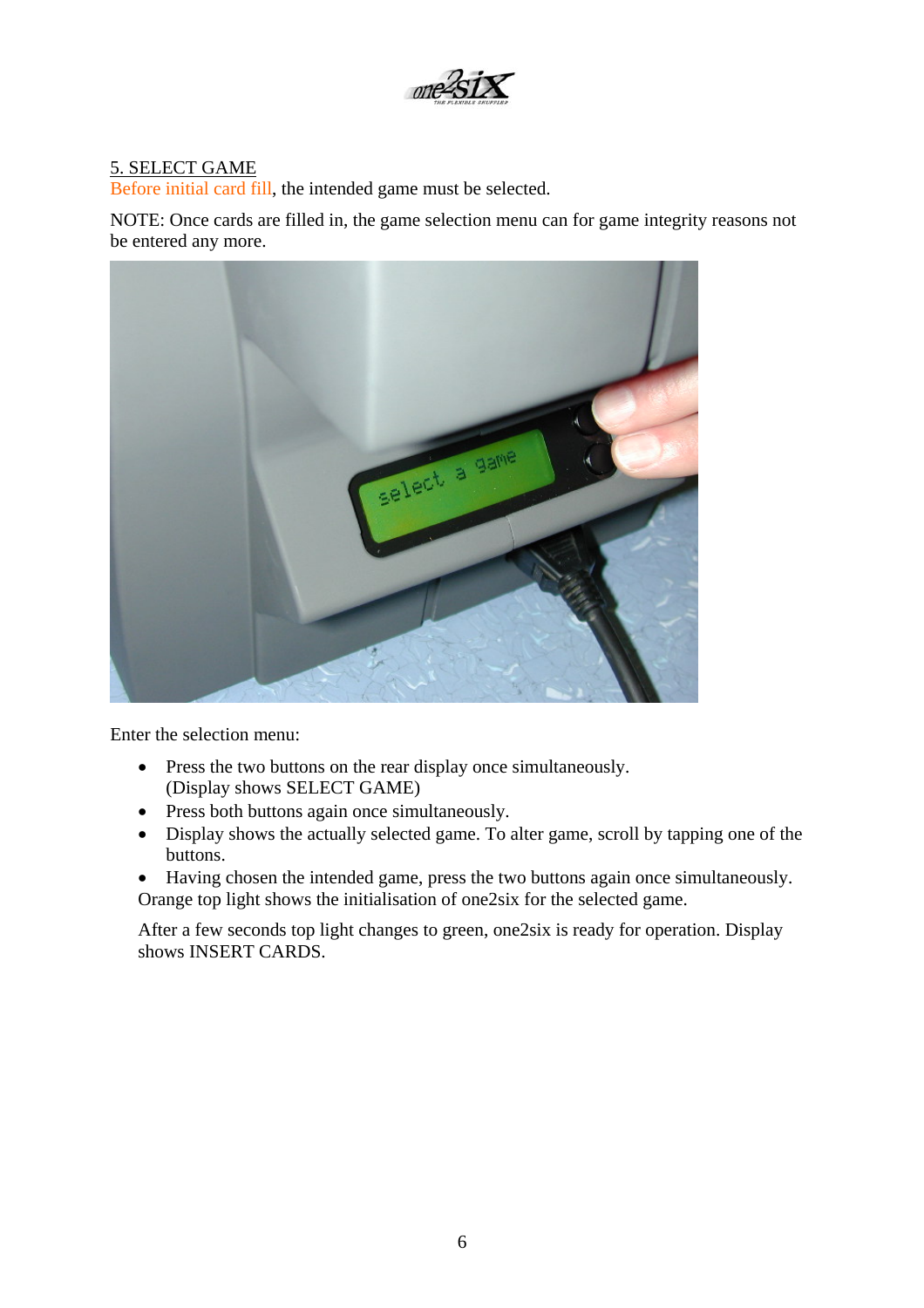

## <span id="page-6-0"></span>6. OPERATING SINGLE DECK GAMES



Insert the first deck as one pack, faces upwards.

Wait until the first deck has been completely filled in (wedge of feeder moves backwards/ display shows INSERT CARDS).

Insert the second deck. The first hand of the first deck will be delivered to front shelf automatically (number of cards according to game selected).

If no second deck is inserted, but cards are supposed to be drawn, press one of the two front keys.

Deal the game. If less than 7 boxes are played, press one of the two front keys after having dealt the dealer´s hand.

After each game, collect all cards and insert the entire deck again. The second deck used will be delivered as described above.

#### 7. WRONG NUMBER OF CARDS (SINGLE DECK GAMES)

one2six detects, if the total number of loaded cards corresponds with the required amount for the selected game.

- If too less cards have been detected, red flashing top light occurs and display shows xx CARDS MISSING/ PRESS FRONT KEY. Follow display instructions.
- If too many cards have been detected, red flashing top light occurs and display shows TOO MANY CARDS/ PRESS FRONT KEY. Follow display instructions.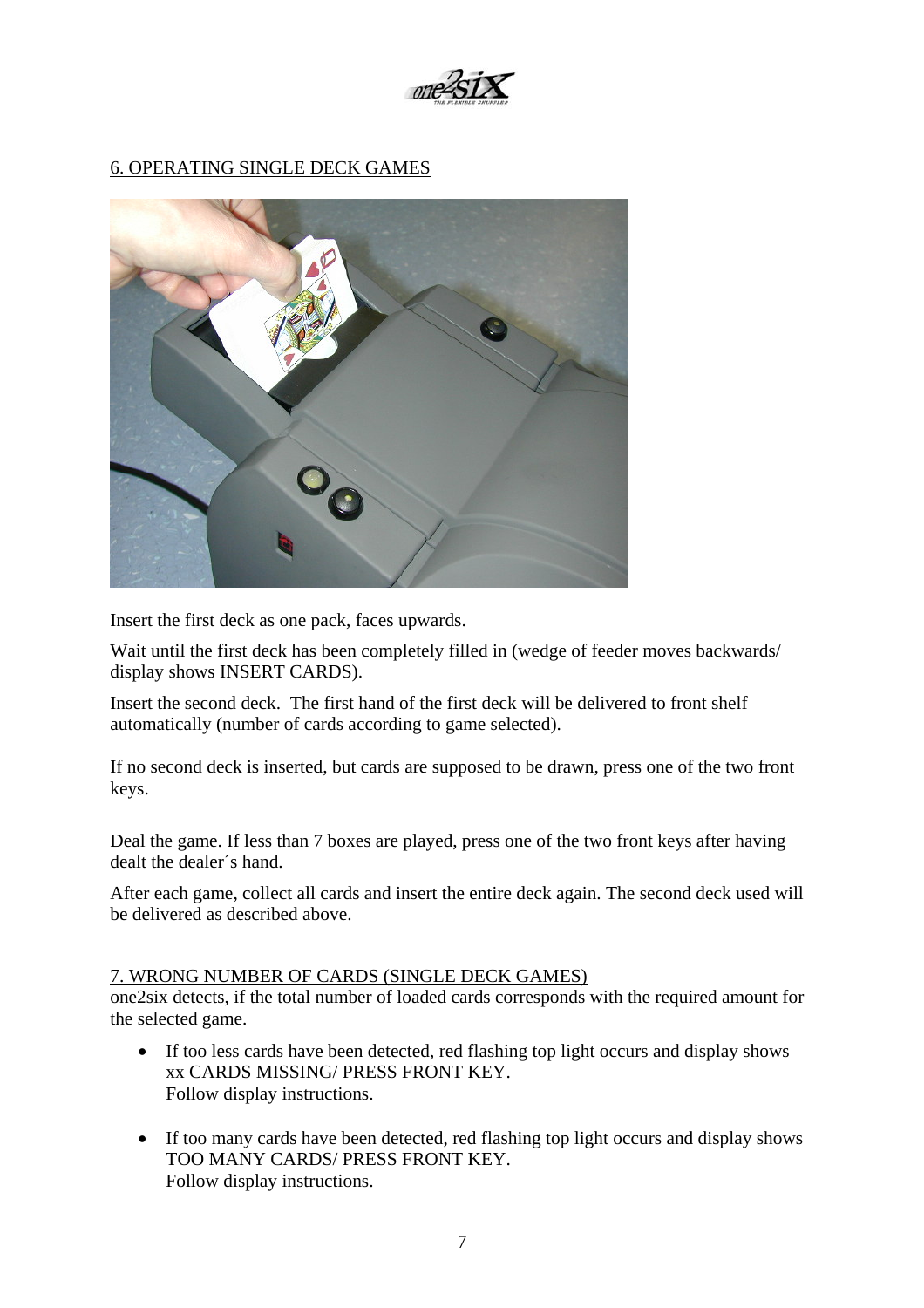

## <span id="page-7-0"></span>8. OPERATING MULTI DECK GAMES



Insert cards as one pack, faces upwards.

- Load 4, 5 or 6 decks according to the selected game.
- Insert one after the other. As soon as the required number of cards has been pulled in, cards are loaded to the front shoe and one2six is ready for the game.
- TIP! *In order to obtain optimal statistical card distribution we strongly suggest to insert discard cards immediately after every hand and to perform other tasks related to the game thereafter.*

#### 9. LOADING WRONG NUMBER OF CARDS (MULTI DECK GAMES)

one2six detects, if the total number of loaded cards corresponds with the required amount for the selected game.

- If the correct number of cards is supposed to be inside, but no cards have been delivered to the front shoe, press one of the two front keys. Display shows the number of missing cards.
- If too many cards have been detected, red flashing top light occurs and display shows TOO MANY CARDS/ PRESS FRONT KEY.

Press one of the two front keys, then one2six will unload cards to the front shoe and the cards must be drawn to empty one2six.

To speed up the process, open cover and manually take out all cards from the black wheel. Close cover.

Follow display instructions.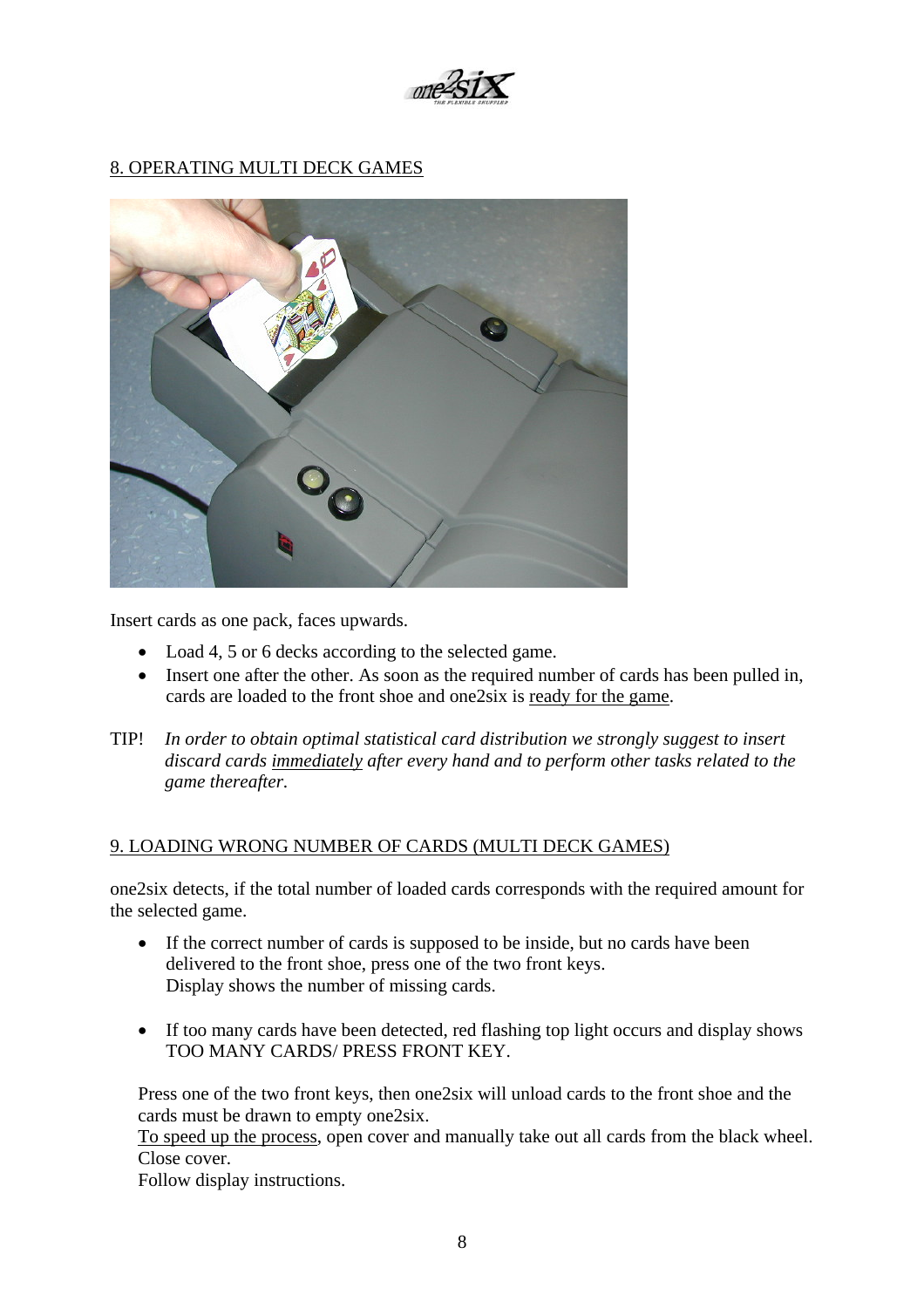

## <span id="page-8-0"></span>10. UNLOAD DEVICE (END OF MULTI DECK GAMES)

Open cover and manually take out all cards from the black wheel. Switch off power.

Close cover.

#### 11. CARD JAM

A card jam is indicated by red flashing top light, display shows OPEN COVER/CLEAR JAM/CLOSE COVER.

Open cover according to point 3).



If a card got stuck on its way to the black wheel:

• Pull back bow-type handle (pictured above)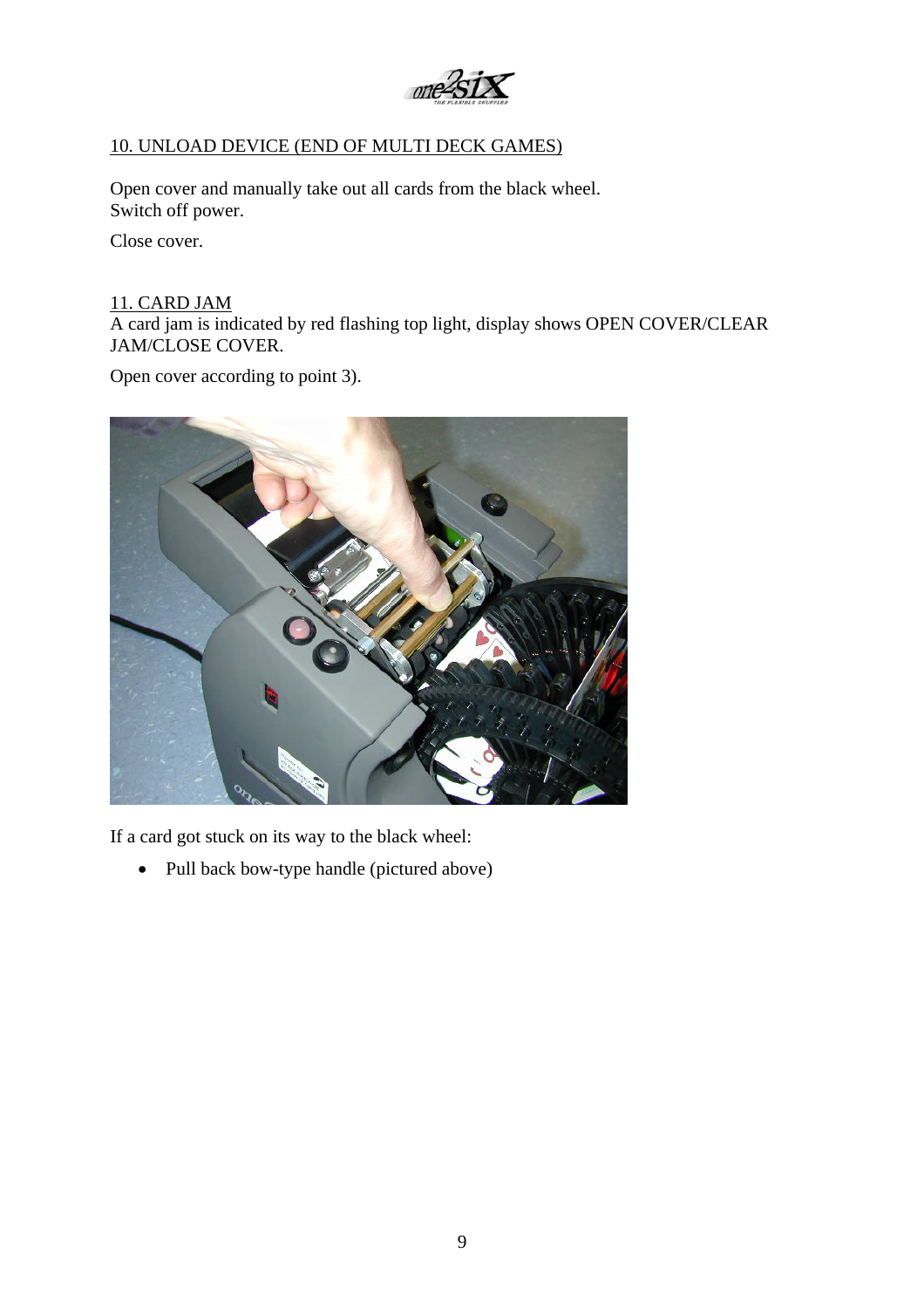



- Swing up roller part (pictured).
- Loosen jam by moving card by hand backwards to the rest of the cards.
- Close roller part by pressing down (a "clack" must be heard/ if not, lift up and press down again).
- Close cover, according to point 4).



If a card got stuck on its way out of the wheel:

- Loosen jam by moving cards forward into the shoe, use handle as shown above.
- Close cover, according to point 4).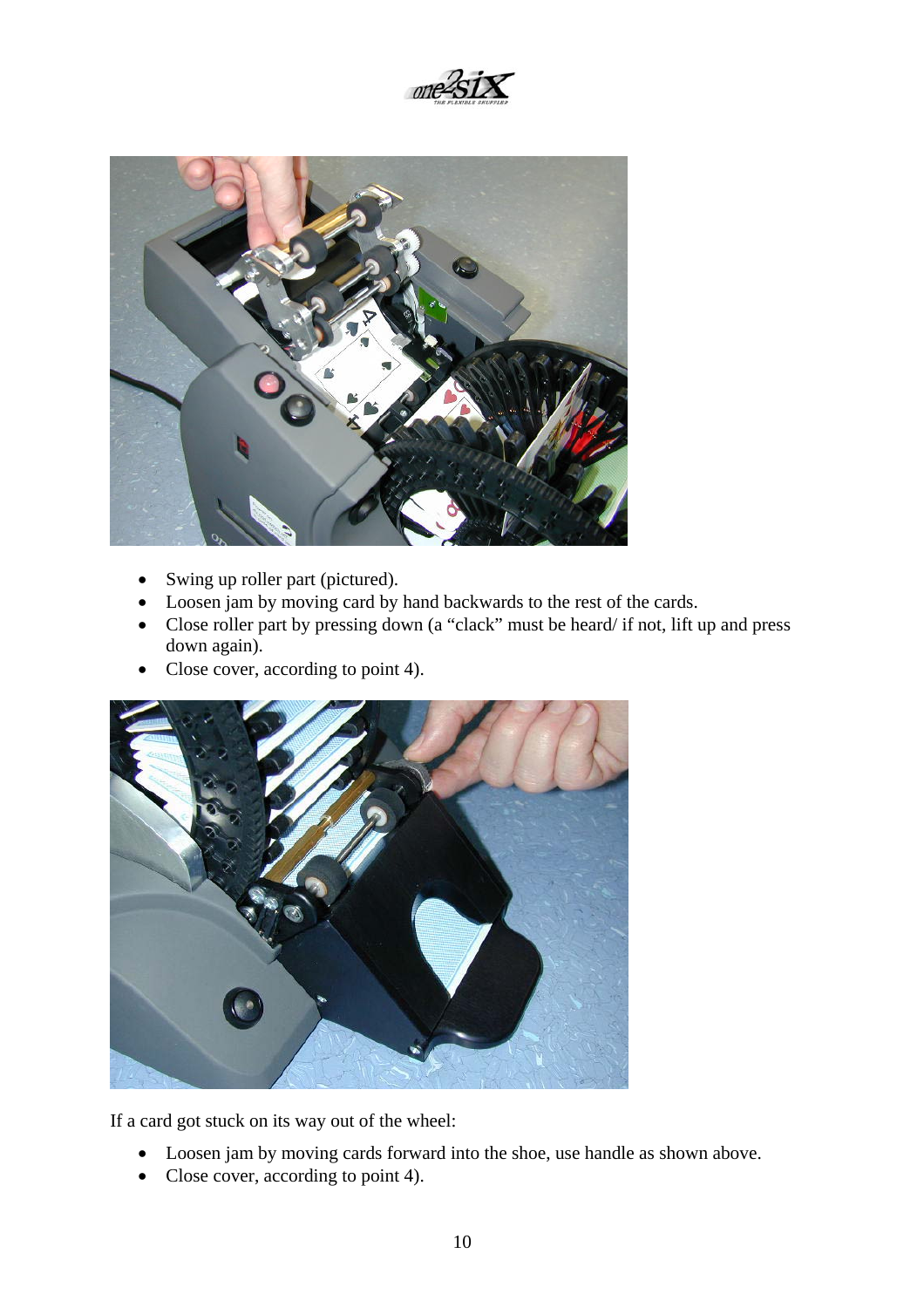

## <span id="page-10-0"></span>12. INVENTORY (MULTI DECK GAMES)

To release an inventory of all playing cards that are actually in use on a table, enter menu:

- Press the two buttons on the rear display once simultaneously. (Display shows SELECT GAME)
- By tapping one of the buttons, scroll until display shows INVENTORY.
- Press both buttons again once simultaneously.

Top light changes to flashing orange and display shows REMOVE CARDS FROM FRONT SHOE/ INSERT ALL CARDS.

Follow display instruction; reinsert all discard cards as well.

NOTE: If there has been any card jam some time ago, one2six will deliver cards to the front shoe until all remaining compartments of the wheel are emptied once. Thus one2six ensures that inventory is certain.

- TIP! *In case you have chosen inventory during game operation between two hands and you notice that inventory will take too much time:* 
	- *Open cover.*
	- *Switch power off; wait until indication lights are off.*
	- *Switch power on, close cover.*

*Inventory will be cancelled; one2six continues to work in normal operation mode.* 

As soon as all cards are drawn and entirely loaded back into the machine, one2six displays the result:

- Green flashing light indicates the correct amount of cards, corresponding to the required amount of the selected game. Display shows QUANTITY xxx CARDS/ PRESS FRONT KEY. Press one of the two front keys in order to continue the game.
- Orange flashing light indicates that there are still cards missing, display shows the amount of missing cards.
- Red flashing light indicates that too many cards have been detected. Follow display instructions.

To speed up the process, open the cover and manually take out all cards from the black wheel.

Close cover. Follow display instructions.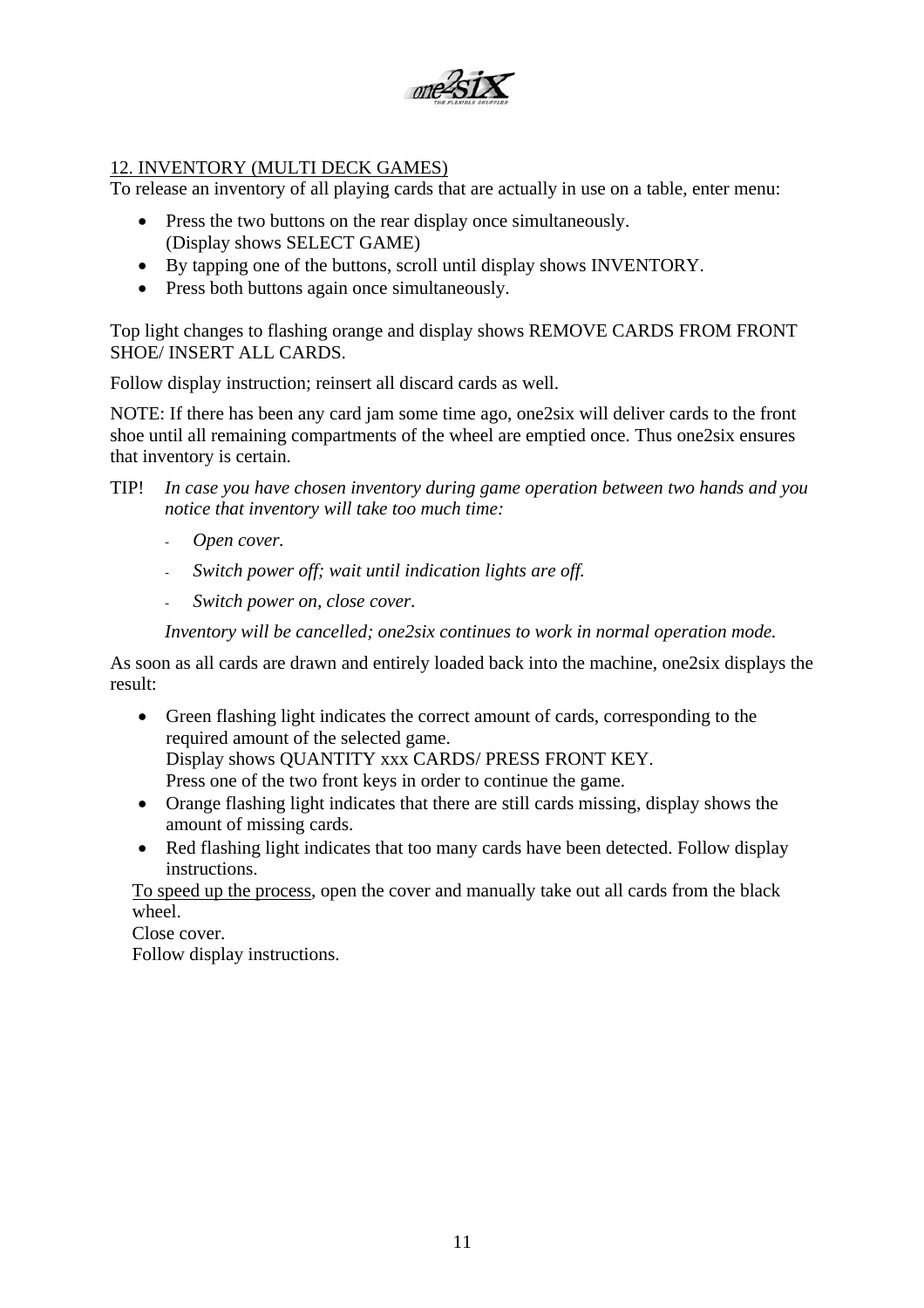

## <span id="page-11-0"></span>13. DAILY CLEANING

Depending on type of pick up rollers choose appropriate cleaning method as described below:

## GREY TYPE OF PICK UP ROLLERS:



- Open cover and swing up roller part.
- Clean pick up rollers (the thinner ones) by rubbing off the layer. Do it with your dry thumb, or use a dry non-fuzzy cloth.

DO NOT USE DETERGENTS OR SOLVENTS.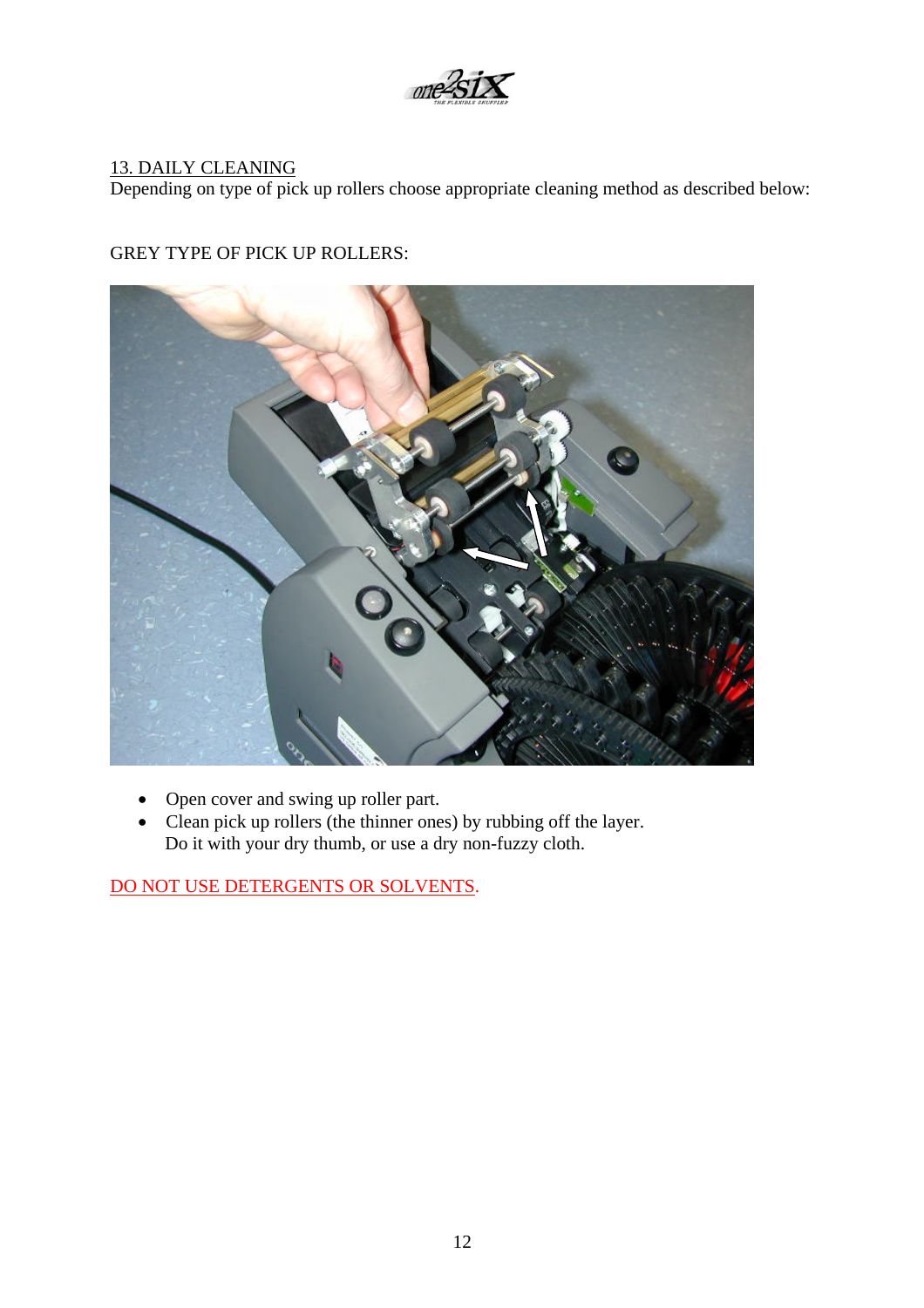

## YELLOW TYPE OF PICK UP ROLLERS:

- Open cover and swing up roller part.
- Clean pick up rollers (the thinner ones) by rubbing off the layer. Do it with a clean cloth, moisten it with pure alcohol.

DO NOT USE METHYL-ALCOHOL or any other detergents or solvents.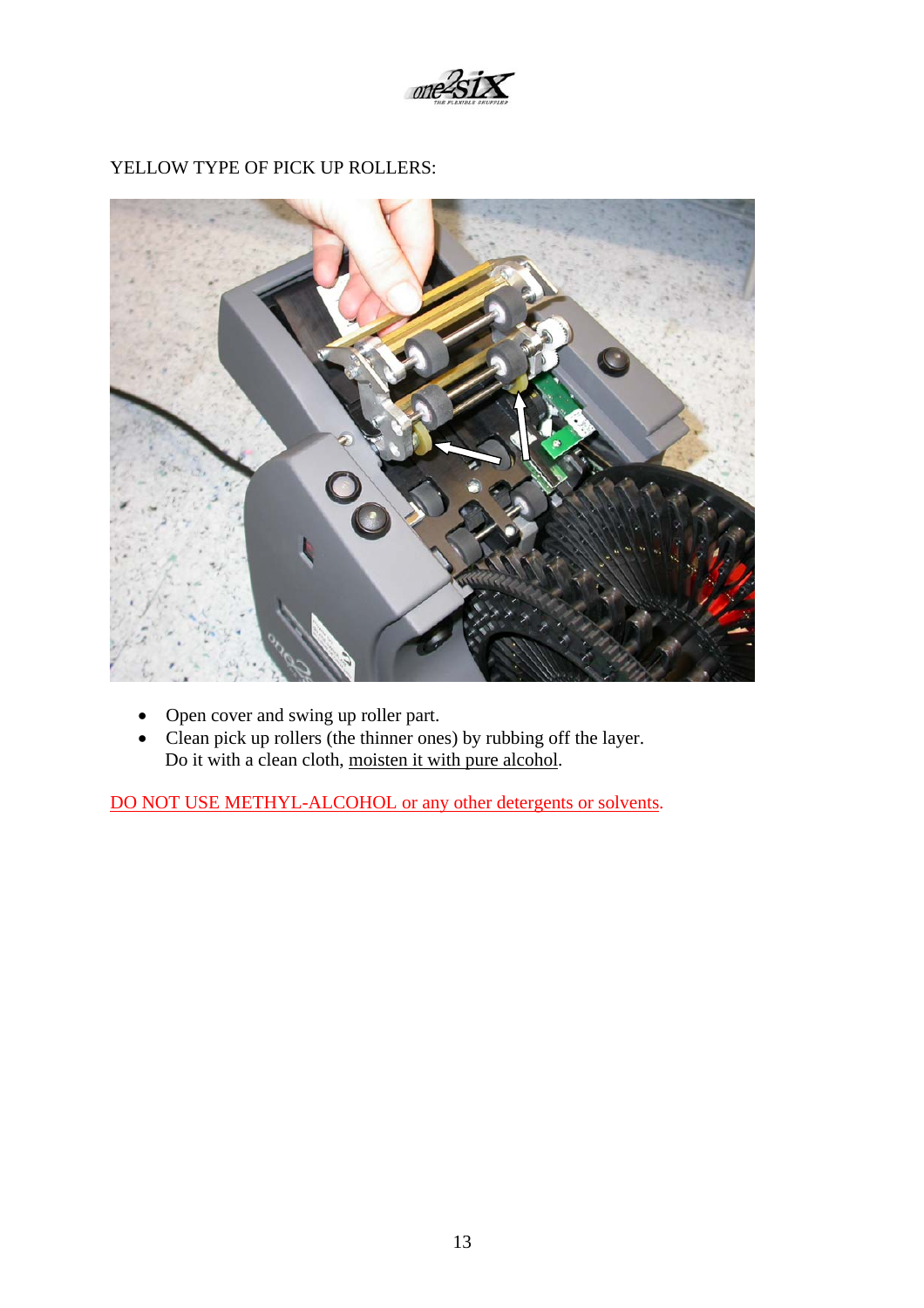

<span id="page-13-0"></span>

Blow out dust from the sensor area with compressed air (see above) or with your mouth.

## 14. NUMBER OF SHUFFLED CARDS

The number of cards inserted is recorded in a log. Press one of the buttons on the rear display:

• Display shows TOTAL COUNTER and the total number of cards shuffled since first use.

Press one of the buttons again:

- Display shows COUNTER and the number of cards shuffled since the last counterreset.
- To reset counter, keep both buttons pressed simultaneously until the display shows COUNTER 0.